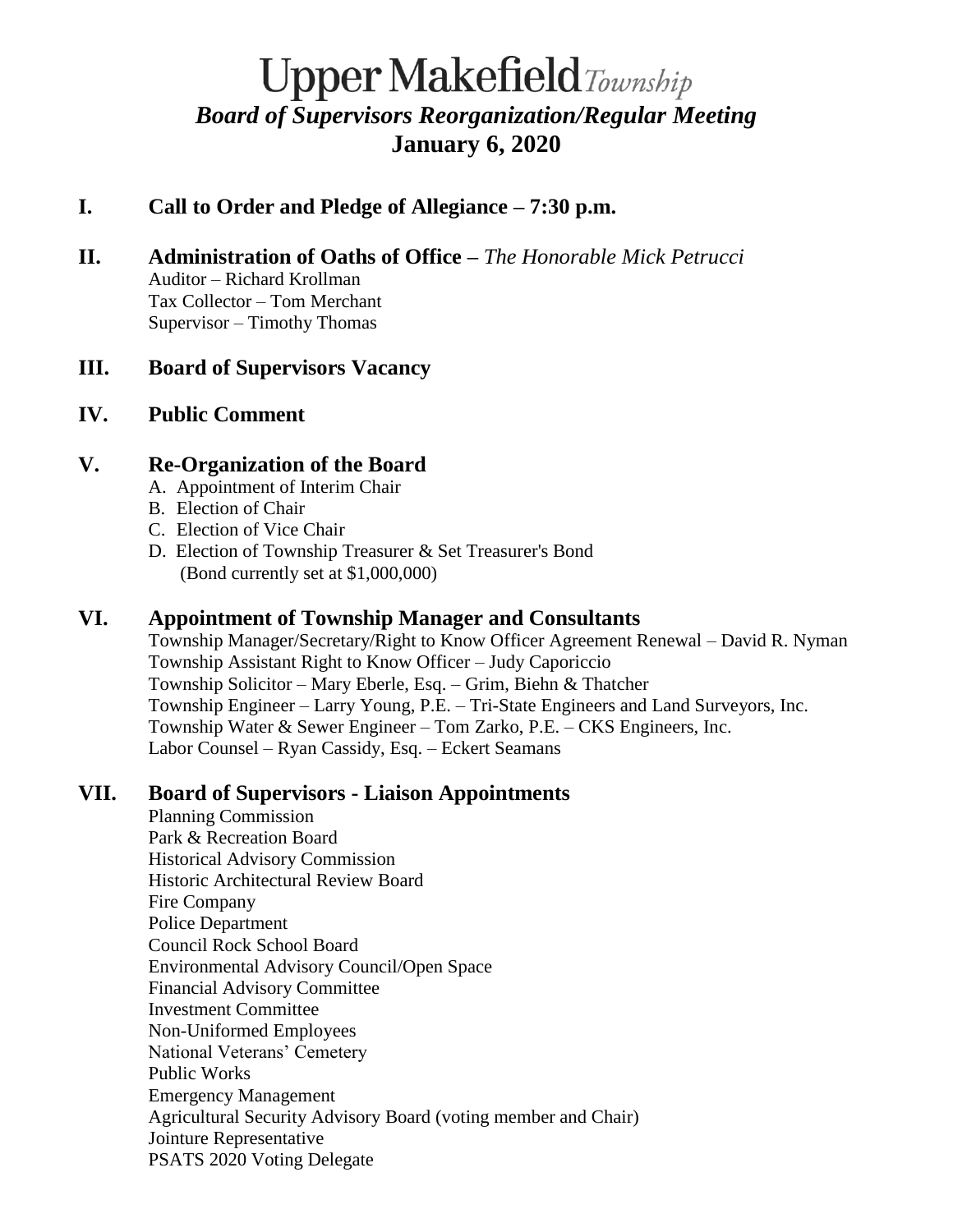#### **VIII**. **Financial Institutions**

- A. First National Bank of Newtown, Penn Community Bank, PLGIT (Pennsylvania Local Government Investment Trust), Huntington National Bank, Capital One
- B. Set Mileage Rate for 2020 at IRS Designated Rate currently 57.5 cents per mile

#### **IX**. **Newspapers/Meeting Dates**

- A. Advance/Courier Times/Philadelphia Inquirer (legal notices)
- B. Official Meeting Dates of the Board for the Year 2020

#### **X. Board and Commission Appointments**

- A. Planning Commission Term expires 12/31/23 Term expires 12/31/23
- B**.** Park & Recreation Board Term expires 12/31/24
- C. Environmental Advisory Council Term expires 12/31/22 Term expires 12/31/22 Term expires 12/31/22
- D. Historical Advisory Commission Term expires 12/31/24
- E. CR Senior Center Board Term expires 12/31/20
- F. HARB Term expires 12/31/24 Term expires 12/31/20
- G. Joint Planning Commission Term expires 12/31/21
- H. Zoning Hearing Board Term expires 12/31/24
- I. Financial Advisory Board Term expires 12/31/22 Term expires 12/31/22 Term expires 12/31/20 Term expires 12/31/20
- J. Cable Advisory Board Term expires 12/31/21
- K. Vacancy Board Chair Term expires 12/31/20